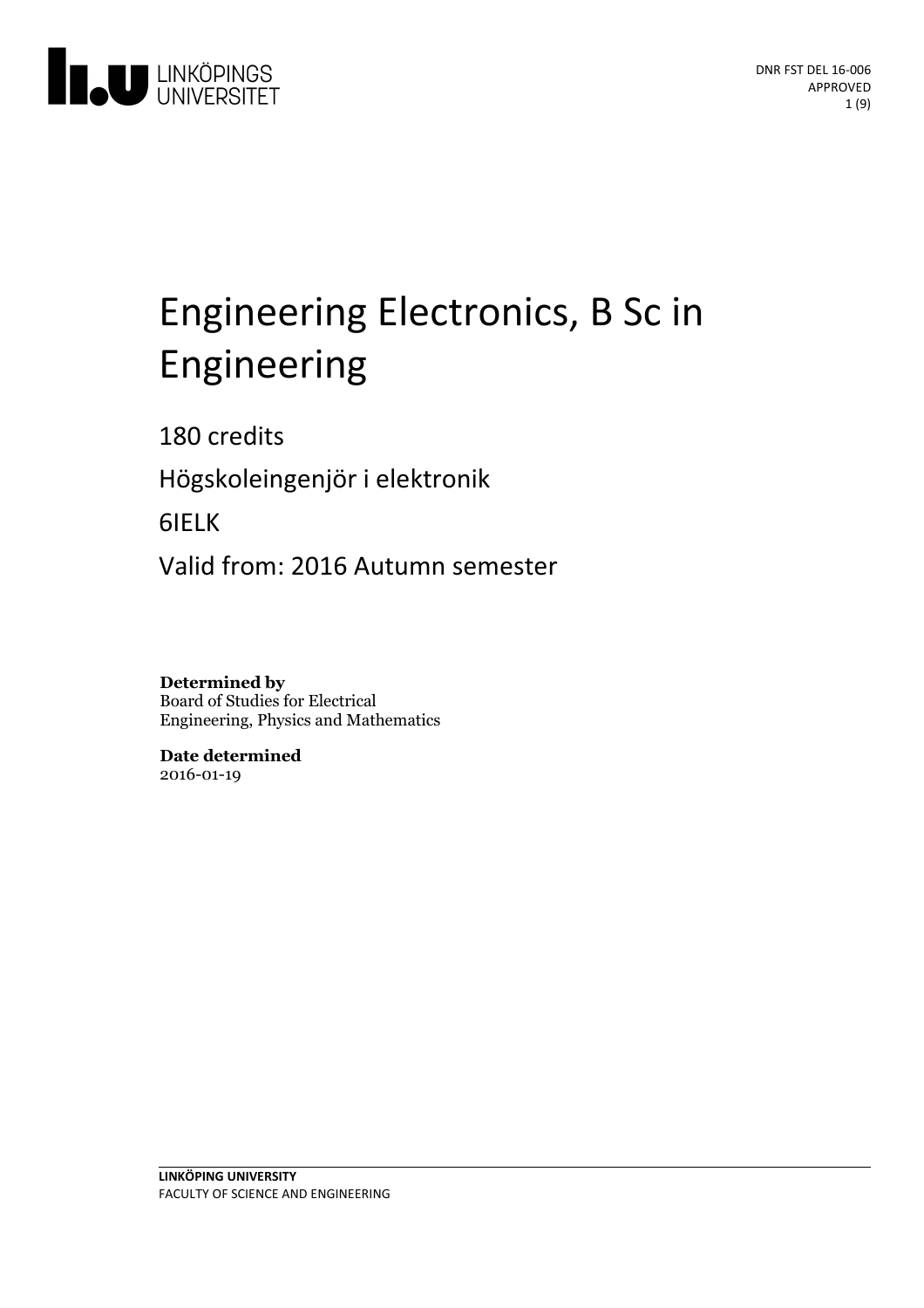# Entry requirements

# Degree in Swedish

Högskoleingenjör och Teknologie kandidat, 180 hp

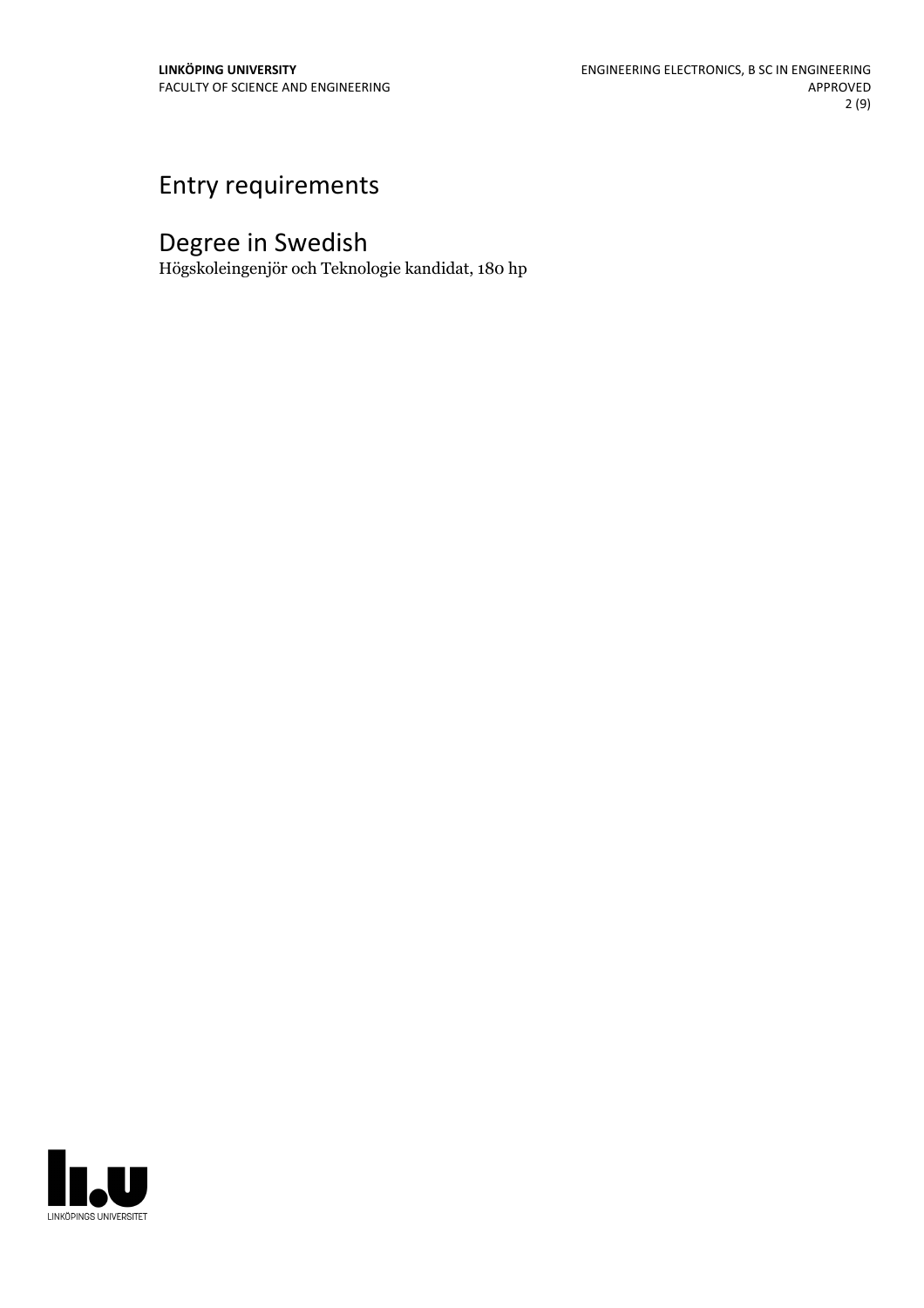# **Curriculum**

# **Semester 2 (Spring 2017)**

| Course<br>code | Course name                          | <b>Credits</b> | Level | <b>Timetable</b><br>module | <b>ECV</b> |
|----------------|--------------------------------------|----------------|-------|----------------------------|------------|
| Period 1       |                                      |                |       |                            |            |
| TAIU05         | Linear Algebra                       | 6              | G1X   | 4                          | C          |
| TDIU20         | <b>Object Oriented Programming</b>   | 4              | G1X   | 1                          | C          |
| TSEI11         | Circuit Theory and Transform Methods | $10*$          | G1X   | 2                          | C          |
| TSIU51         | Project with Microcontroller         | $8*$           | G1X   | 3                          | C          |
| TGTU35         | Introduction to University Studies   | $2*$           | G1X   |                            | v          |
| Period 2       |                                      |                |       |                            |            |
| TSEI11         | Circuit Theory and Transform Methods | $10*$          | G1X   | 2                          | C          |
| TSIU51         | Project with Microcontroller         | $8*$           | G1X   |                            | C          |
| TSRT04         | Introduction in Matlab               | 2              | G1X   | 1                          | C          |
| TGTU35         | Introduction to University Studies   | $2*$           | G1X   |                            | v          |

# **Semester 3 (Autumn 2017)**

| Course<br>code | Course name                        | <b>Credits</b> | Level | Timetable<br>module | <b>ECV</b> |
|----------------|------------------------------------|----------------|-------|---------------------|------------|
| Period 1       |                                    |                |       |                     |            |
| TFEI71         | Electrical Measurement Systems     | 4              | G1X   | 4                   |            |
| TSEI50         | Linear Systems                     | 6              | G1X   | 1                   |            |
| TSIU61         | <b>Automatic Control</b>           | 6              | G1X   | $\overline{2}$      |            |
| Period 2       |                                    |                |       |                     |            |
| TEAE01         | Industrial Economics, Basic Course | 6              | G1X   | $\mathcal{L}$       |            |
| TSEI01         | <b>Analog Electronic Circuits</b>  | 8              | G1X   | 3                   |            |
| TDDI03         | Advanced Computer Architecture     | 4              | G2X   | 4                   | E          |
|                |                                    |                |       |                     |            |

# *Specialisation: Embedded Systems*

| Course<br>code  | Course name                    | <b>Credits</b> | Level            | <b>Timetable</b><br>module | <b>ECV</b> |
|-----------------|--------------------------------|----------------|------------------|----------------------------|------------|
| <b>Period 2</b> |                                |                |                  |                            |            |
| TDDI03          | Advanced Computer Architecture | 4              | G <sub>2</sub> X | 4                          |            |

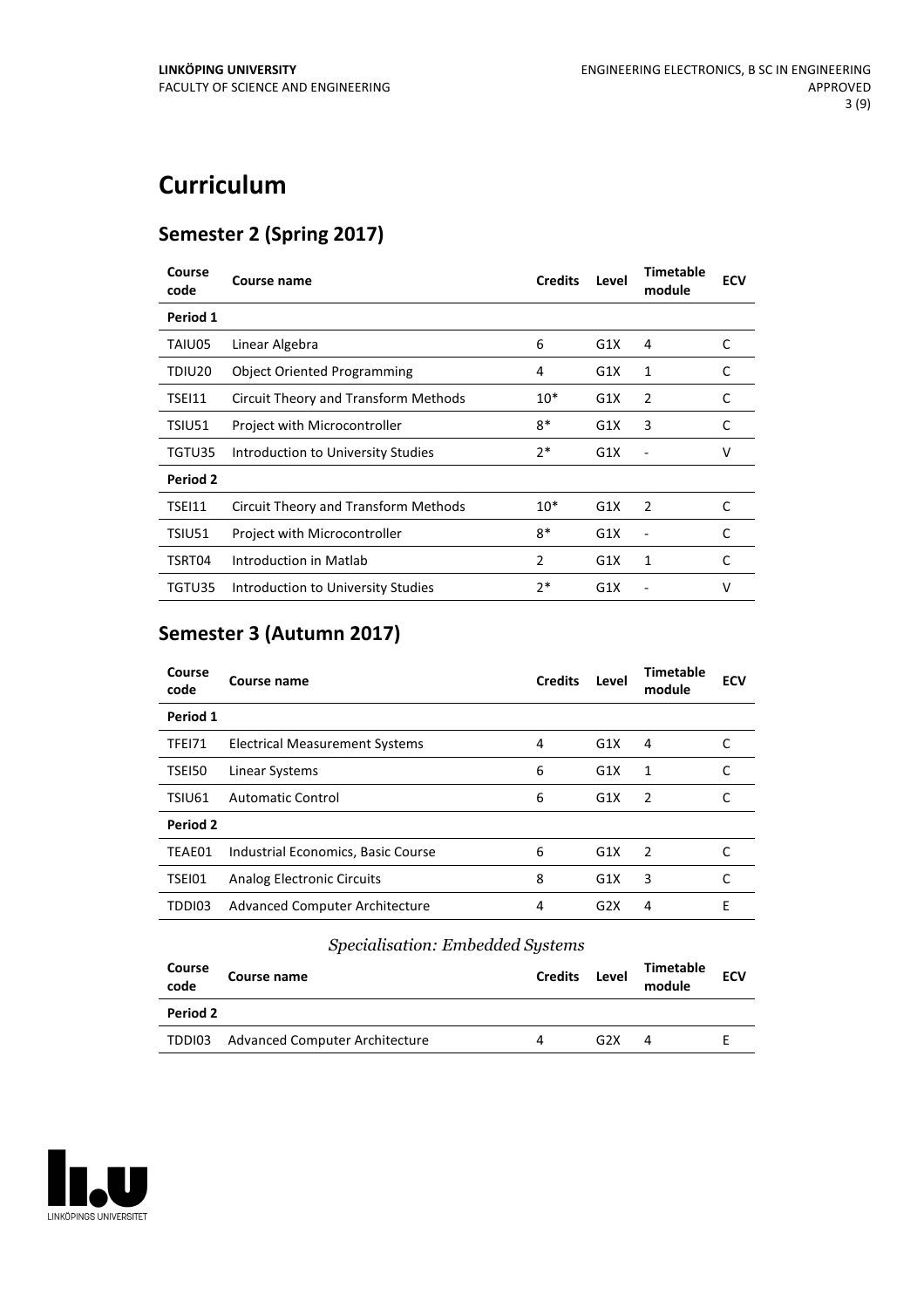# **Semester 4 (Spring 2018)**

| Course<br>code | Course name                                            | <b>Credits</b> | Level | <b>Timetable</b><br>module | <b>ECV</b> |
|----------------|--------------------------------------------------------|----------------|-------|----------------------------|------------|
| Period 1       |                                                        |                |       |                            |            |
| TSTE93         | <b>Analog Circuits</b>                                 | $6*$           | G2X   | $\mathbf{1}$               | C          |
| TBMT32         | Perspectives on Biomedical Engineering                 | $2*$           | G1X   | 3                          | E          |
| TDIU11         | <b>Operating Systems</b>                               | 6              | G2X   | 3                          | E          |
| TMEI01         | <b>Electrical Engineering</b>                          | 6              | G1X   | 3                          | E          |
| <b>TSEI10</b>  | Filters                                                | 6              | G2X   | 2                          | E          |
| TSIU04         | Automatic Control, Advanced Course                     | 4              | G2X   | 4                          | E          |
| Period 2       |                                                        |                |       |                            |            |
| TSTE93         | <b>Analog Circuits</b>                                 | $6*$           | G2X   | $\mathbf{1}$               | C          |
| TBMT32         | Perspectives on Biomedical Engineering                 | $2*$           | G1X   | 3                          | E          |
| TDDI11         | <b>Embedded Software</b>                               | 6              | G2X   | $\overline{2}$             | Е          |
| TDIU16         | <b>Concurrent and Operating Systems</b><br>Programming | 4              | G2X   | 3                          | E          |
| TFEI03         | <b>Wave Physics</b>                                    | 6              | G1X   | 4                          | E          |
| THIU01         | English                                                | 4              | G1X   | 1                          | E          |
| TPTE06         | <b>Industrial Placement</b>                            | 6              | G1X   | $\overline{\phantom{a}}$   | E          |
| TSEI07         | <b>Digital Filters</b>                                 | 6              | G2X   | 3                          | E          |

# *Specialisation: Biomedical Engineering*

| <b>Course</b><br>code | Course name         | <b>Credits</b> | Level | <b>Timetable</b><br>module | <b>ECV</b> |
|-----------------------|---------------------|----------------|-------|----------------------------|------------|
| Period 1              |                     |                |       |                            |            |
| TSEI10                | <b>Filters</b>      | 6              | G2X   | 2                          | Е          |
| Period 2              |                     |                |       |                            |            |
| TFEI03                | <b>Wave Physics</b> | 6              | G1X   | 4                          | F.         |

### *Specialisation: Electronic Design*

| Course<br>code | Course name            | <b>Credits</b> | Level | <b>Timetable</b><br>module | <b>ECV</b> |
|----------------|------------------------|----------------|-------|----------------------------|------------|
| Period 1       |                        |                |       |                            |            |
| TSEI10         | <b>Filters</b>         | 6              | G2X   | -2                         | E          |
| Period 2       |                        |                |       |                            |            |
| TSEI07         | <b>Digital Filters</b> | 6              | G2X   | 3                          | F          |

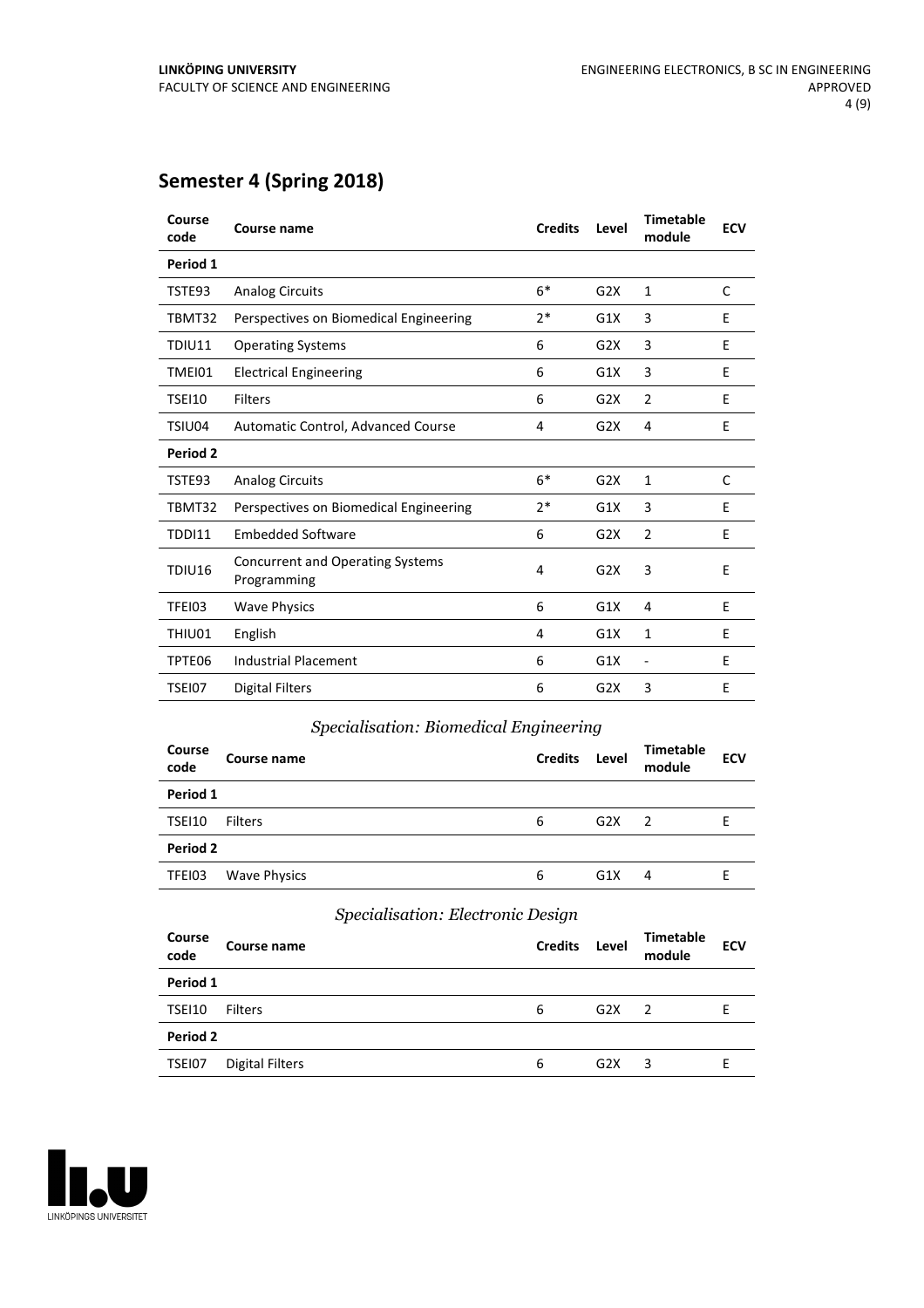#### *Specialisation: Electronics and Energy*

| Course<br>code | Course name                        | <b>Credits</b> | Level            | <b>Timetable</b><br>module | <b>ECV</b> |
|----------------|------------------------------------|----------------|------------------|----------------------------|------------|
| Period 1       |                                    |                |                  |                            |            |
| TMEI01         | <b>Electrical Engineering</b>      | 6              | G1X              |                            |            |
| TSIU04         | Automatic Control, Advanced Course | 4              | G <sub>2</sub> X | 4                          |            |

#### *Specialisation: Embedded Systems*

| Course<br>code | Course name                        | <b>Credits</b> | Level            | Timetable<br>module | <b>ECV</b> |
|----------------|------------------------------------|----------------|------------------|---------------------|------------|
| Period 1       |                                    |                |                  |                     |            |
| TDIU11         | <b>Operating Systems</b>           | 6              | G2X              | 3                   | F          |
| TSIU04         | Automatic Control, Advanced Course | 4              | G <sub>2</sub> X | 4                   |            |
| Period 2       |                                    |                |                  |                     |            |
| TDDI11         | Embedded Software                  | 6              | G <sub>2</sub> X | $\mathcal{P}$       | F          |

# **Semester 5 (Autumn 2018)**

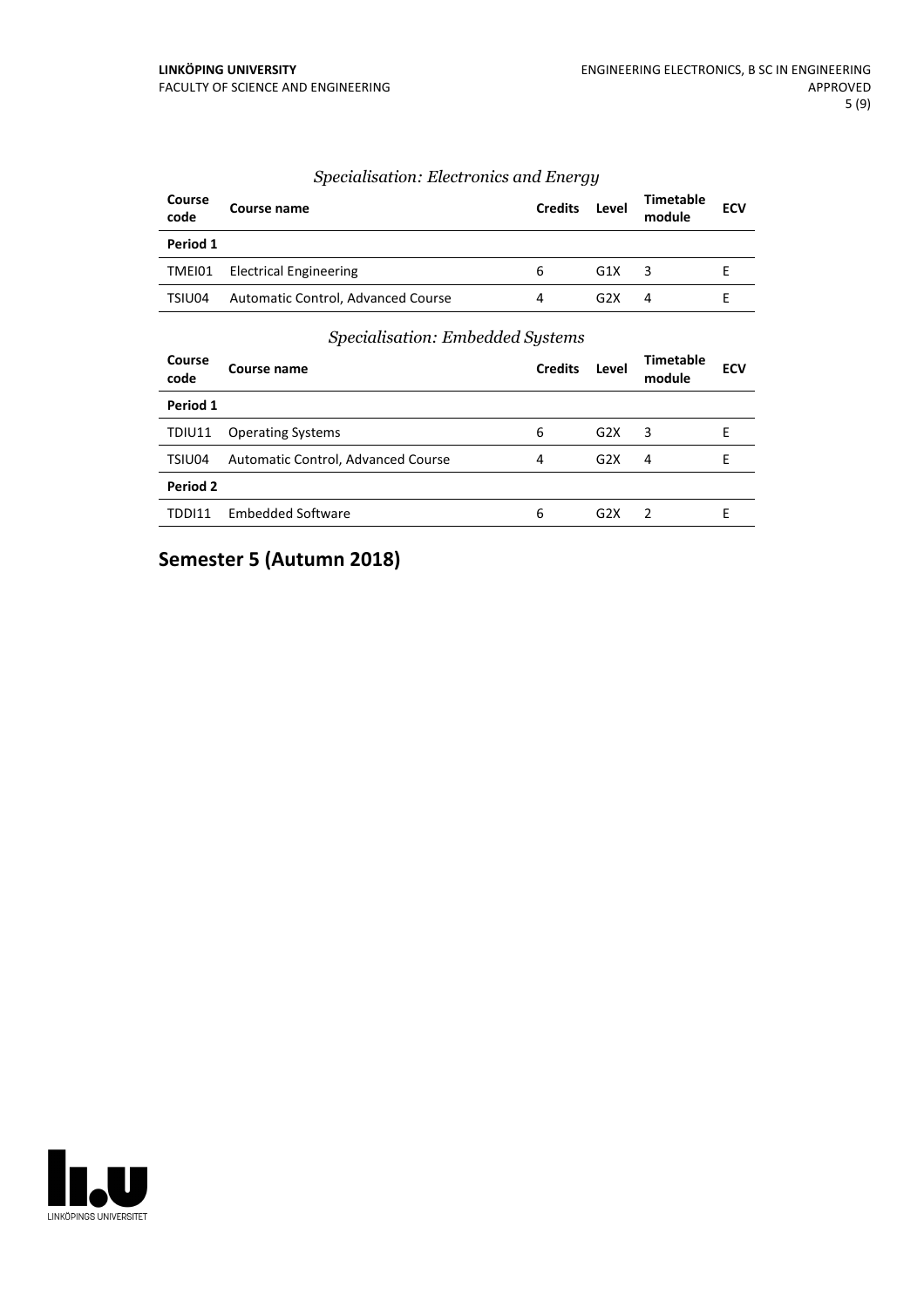| Course<br>code | Course name                                          | <b>Credits</b> | Level            | <b>Timetable</b><br>module | <b>ECV</b> |
|----------------|------------------------------------------------------|----------------|------------------|----------------------------|------------|
| Period 1       |                                                      |                |                  |                            |            |
| TSIU03         | System Design                                        | 8              | G2X              | 4                          | C          |
| TADI02         | <b>Numerical Algorithms</b>                          | 6              | G2X              | $\overline{2}$             | E          |
| TAIU08         | <b>Calculus in Several Variables</b>                 | 6              | G1X              | 3                          | E          |
| TBME04         | Anatomy and Physiology                               | 6              | G2X              | 3                          | E          |
| TFMT08         | <b>Measurement Technology</b>                        | 6              | G2X              | 3                          | E          |
| TMMI44         | Thermodynamics                                       | 6              | G1X              | $\overline{2}$             | E          |
| <b>TMMI69</b>  | <b>Fluid Mechanics and Heat Transfer</b>             | 6              | G1X              | 3                          | E          |
| TSEA29         | Microcomputer, Project Laboratory                    | $8*$           | G2X              | 3                          | E          |
| <b>TSEI03</b>  | <b>Digital Circuits</b>                              | 4              | G2X              | $\overline{2}$             | E          |
| TSKS02         | Telecommunication                                    | $6*$           | G2X              | $\mathbf{1}$               | E          |
| TSTE25         | <b>Power Electronics</b>                             | 6              | A1X              | 3                          | E.         |
| Period 2       |                                                      |                |                  |                            |            |
| TAMS11         | Probability and Statistics, first course             | 6              | G2X              | 4                          | E          |
| TBME03         | <b>Biochemistry and Cell Biology</b>                 | 6              | G <sub>2</sub> X | $\overline{2}$             | E          |
| TDDI07         | Distributed Embedded Software and Networks           | 4              | G2X              | $\mathbf{1}$               | E          |
| <b>TEIO29</b>  | Leadership and Organisation                          | 6              | G1X              | 4                          | E          |
| TGTU49         | <b>History of Technology</b>                         | 6              | G1X              | 3                          | E          |
| TKMJ24         | <b>Environmental Engineering</b>                     | 6              | G1X              | 3                          | E          |
| TSEA29         | Microcomputer, Project Laboratory                    | $8*$           | G2X              | $\blacksquare$             | E          |
| TSKS02         | Telecommunication                                    | $6*$           | G2X              | $\overline{2}$             | E          |
| TSTE26         | Powergrid and Technology for Renewable<br>Production | 6              | A1X              | 3                          | E          |

### *Specialisation: Biomedical Engineering*

| Course<br>code | Course name                   | <b>Credits</b> | Level | <b>Timetable</b><br>module | <b>ECV</b> |
|----------------|-------------------------------|----------------|-------|----------------------------|------------|
| Period 1       |                               |                |       |                            |            |
| TBME04         | Anatomy and Physiology        | 6              | G2X   | 3                          |            |
| Period 2       |                               |                |       |                            |            |
| TBME03         | Biochemistry and Cell Biology | 6              | G2X   |                            |            |

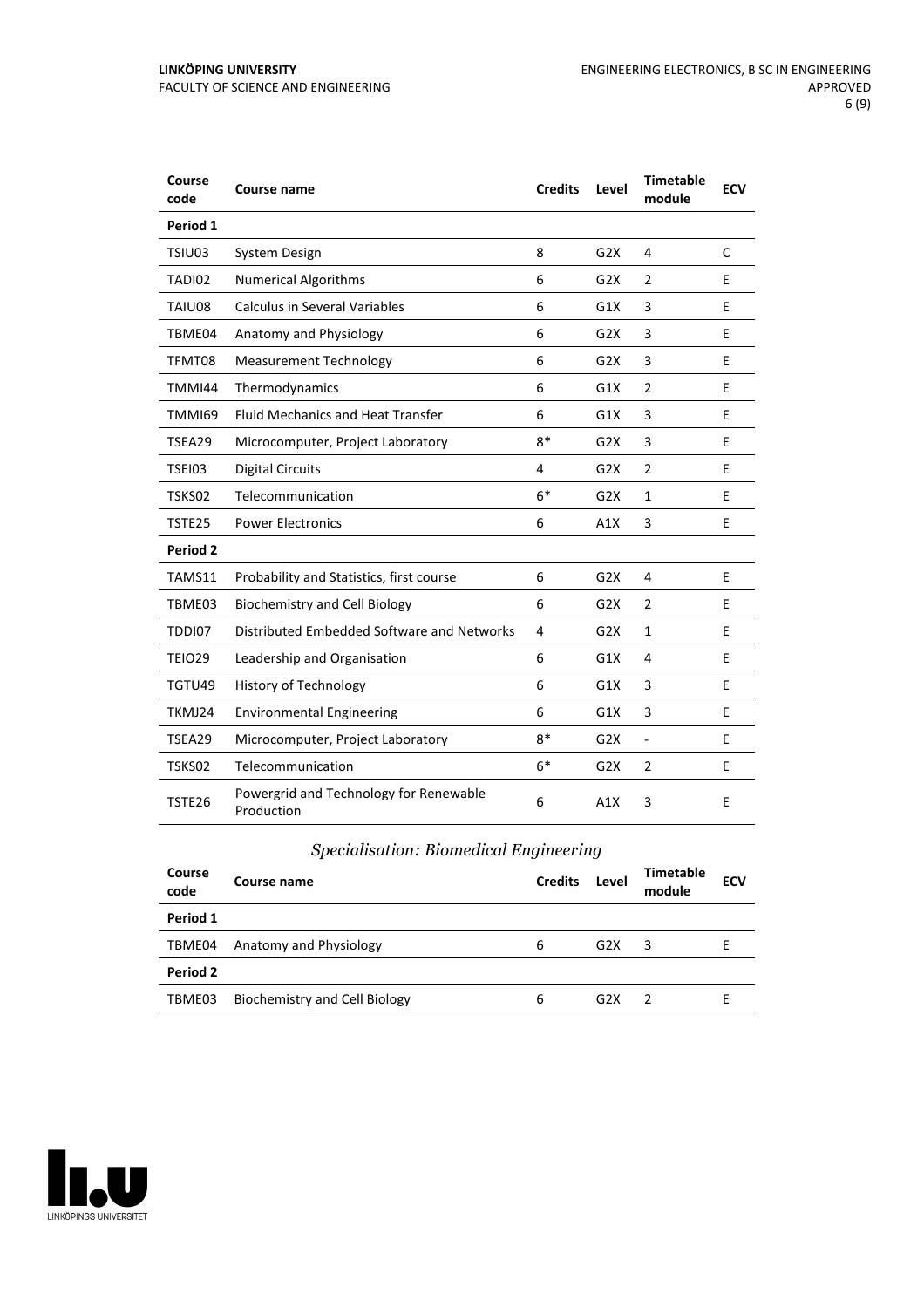#### *Specialisation: Electronic Design*

| Course<br>code | Course name                                          | <b>Credits</b> | Level | <b>Timetable</b><br>module | <b>ECV</b> |
|----------------|------------------------------------------------------|----------------|-------|----------------------------|------------|
| Period 1       |                                                      |                |       |                            |            |
| TSEI03         | Digital Circuits                                     | 4              | G2X   | $\mathcal{P}$              |            |
| TSTE25         | <b>Power Electronics</b>                             | 6              | A1X   | 3                          | F          |
| Period 2       |                                                      |                |       |                            |            |
| TSTE26         | Powergrid and Technology for Renewable<br>Production | 6              | A1X   | 3                          | F          |

#### *Specialisation: Electronics and Energy*

| Course<br>code | Course name                                          | <b>Credits</b> | Level | <b>Timetable</b><br>module | <b>ECV</b> |
|----------------|------------------------------------------------------|----------------|-------|----------------------------|------------|
| Period 1       |                                                      |                |       |                            |            |
| TFMT08         | <b>Measurement Technology</b>                        | 6              | G2X   | 3                          | E          |
| TMMI44         | Thermodynamics                                       | 6              | G1X   | $\overline{2}$             | E          |
| TMMI69         | <b>Fluid Mechanics and Heat Transfer</b>             | 6              | G1X   | 3                          | E          |
| TSTE25         | <b>Power Electronics</b>                             | 6              | A1X   | 3                          | E          |
| Period 2       |                                                      |                |       |                            |            |
| TSTE26         | Powergrid and Technology for Renewable<br>Production | 6              | A1X   | 3                          | Е          |

### *Specialisation: Embedded Systems*

| Course<br>code | Course name                                          | <b>Credits</b> | Level | <b>Timetable</b><br>module | <b>ECV</b> |  |
|----------------|------------------------------------------------------|----------------|-------|----------------------------|------------|--|
| Period 1       |                                                      |                |       |                            |            |  |
| TSEA29         | Microcomputer, Project Laboratory                    | $8*$           | G2X   | 3                          | E          |  |
| TSKS02         | Telecommunication                                    | $6*$           | G2X   | 1                          | E          |  |
| TSTE25         | <b>Power Electronics</b>                             | 6              | A1X   | 3                          | E          |  |
| Period 2       |                                                      |                |       |                            |            |  |
| TDDI07         | Distributed Embedded Software and Networks           | 4              | G2X   | 1                          | E          |  |
| TSEA29         | Microcomputer, Project Laboratory                    | $8*$           | G2X   |                            | E          |  |
| TSKS02         | Telecommunication                                    | $6*$           | G2X   | 2                          | E          |  |
| TSTE26         | Powergrid and Technology for Renewable<br>Production | 6              | A1X   | 3                          | Ε          |  |

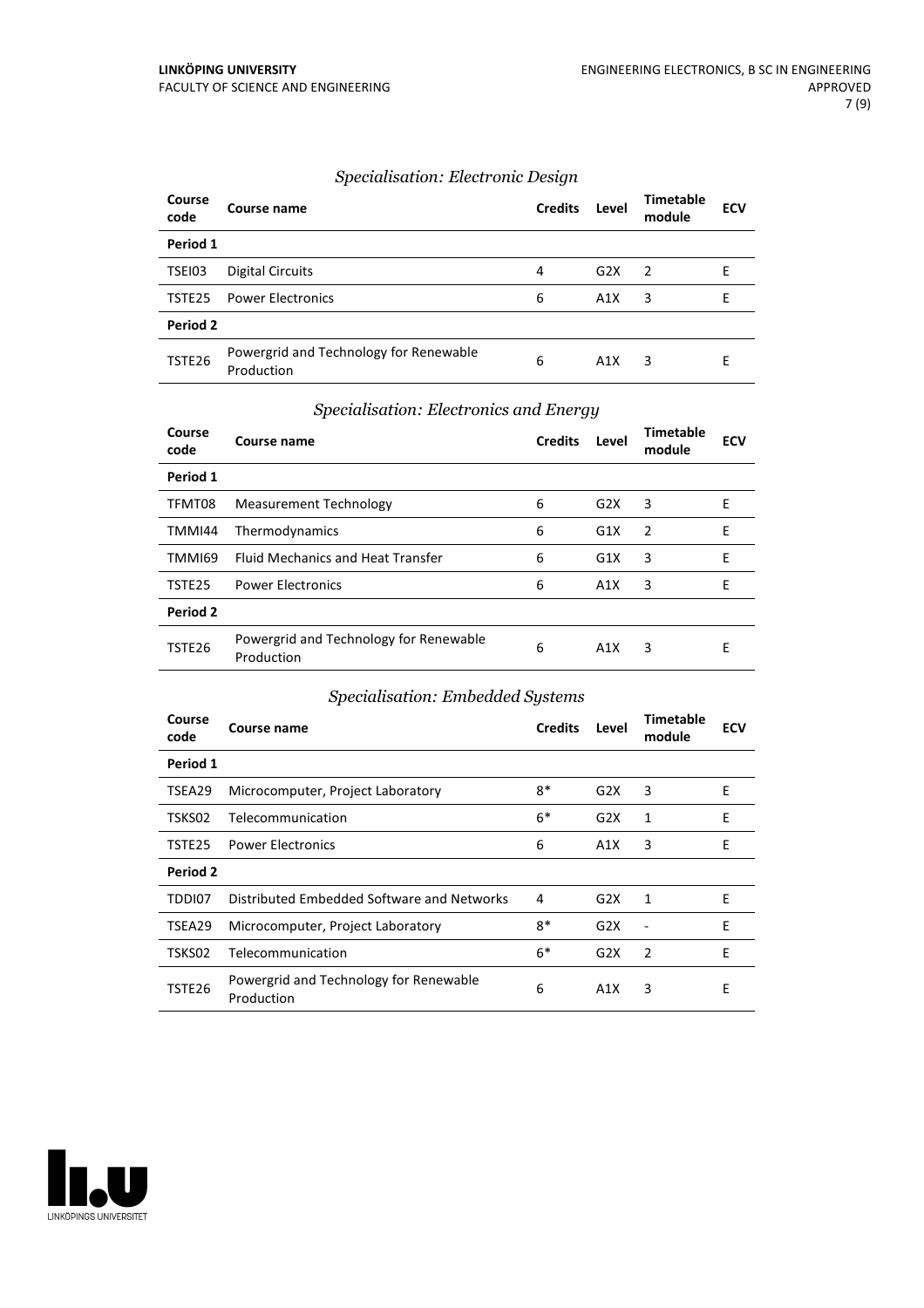# **Semester 6 (Spring 2019)**

| Course<br>code | Course name                              | <b>Credits</b> | Level | <b>Timetable</b><br>module | <b>ECV</b> |
|----------------|------------------------------------------|----------------|-------|----------------------------|------------|
| Period 1       |                                          |                |       |                            |            |
| TSIU09         | Introduction to Bachelor Thesis          | 4              | G2X   | $\overline{2}$             | C          |
| TAMS11         | Probability and Statistics, first course | 6              | G2X   | $\mathbf{1}$               | E          |
| TATA83         | Calculus, several variables              | 6              | G1X   | 1                          | E          |
| TBMT09         | <b>Physiological Pressures and Flows</b> | 6              | A1X   | 1                          | E          |
| TDDI08         | <b>Embedded Systems Design</b>           | 4              | G2X   | 1                          | E          |
| TGTU01         | <b>Technology and Ethics</b>             | 6              | G1X   | 1                          | E          |
| TKMJ15         | Environmental Management Strategies      | 6              | G1X   | 3                          | E          |
| TSEI12         | Analog Circuits, second course           | 6              | G2X   | 3                          | E          |
| TSFS04         | <b>Electrical Drives</b>                 | 6              | G2X   | 4                          | E          |
| Period 2       |                                          |                |       |                            |            |
| TQXX11         | Degree project - Bachelor's Thesis       | 16             | G2X   |                            | C          |

#### *Specialisation: Biomedical Engineering*

| Course<br>code | Course name                              | <b>Credits</b> | Level | <b>Timetable</b><br>module | <b>ECV</b> |
|----------------|------------------------------------------|----------------|-------|----------------------------|------------|
| Period 1       |                                          |                |       |                            |            |
| TBMT09         | <b>Physiological Pressures and Flows</b> | b              | A1X   |                            |            |
|                |                                          |                |       |                            |            |

#### *Specialisation: Electronic Design*

| Course<br>code | Course name                    | <b>Credits</b> | Level | <b>Timetable</b><br>module | <b>ECV</b> |
|----------------|--------------------------------|----------------|-------|----------------------------|------------|
| Period 1       |                                |                |       |                            |            |
| TSEI12         | Analog Circuits, second course | 6              | G2X   | 3                          |            |
| TSFS04         | <b>Electrical Drives</b>       | 6              | G2X   | 4                          |            |

#### *Specialisation: Electronics and Energy*

| Course<br>code | Course name              | <b>Credits</b> | Level            | <b>Timetable</b><br>module | <b>ECV</b> |
|----------------|--------------------------|----------------|------------------|----------------------------|------------|
| Period 1       |                          |                |                  |                            |            |
| TSFS04         | <b>Electrical Drives</b> | <sub>6</sub>   | G <sub>2</sub> X | 4                          |            |